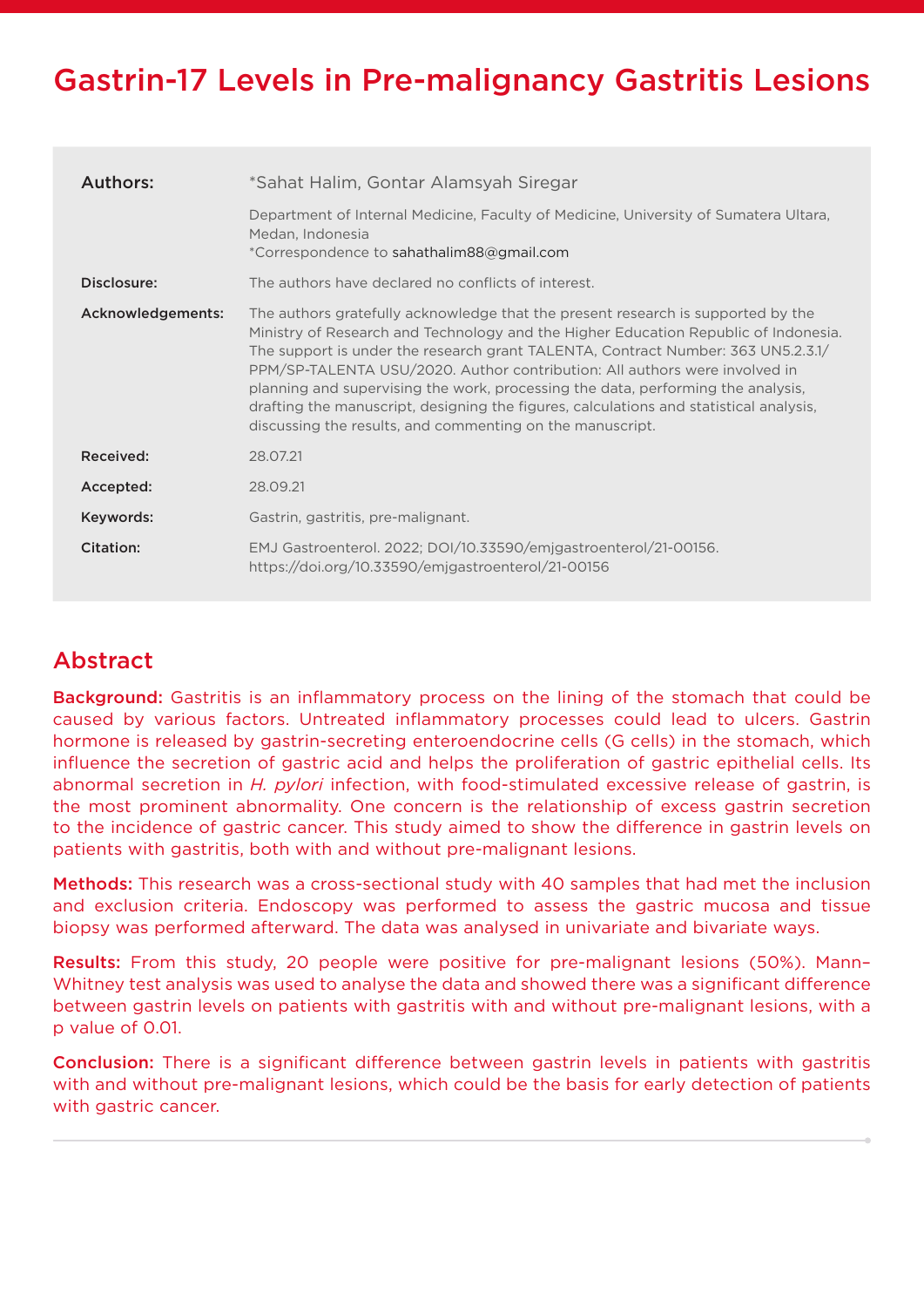### **INTRODUCTION**

Gastritis is an inflammatory process on the lining of the stomach that is quite frequent and can have various causes. Various types of agents can cause gastritis, including painkillers, abrasive compounds (such as alcohol, acids, etc.), an unbalanced diet where the stomach will be damaged by the stomach acid itself, longterm physical or mental stress that can cause excessive production of gastric acid, as well as an infection caused by a micro-organism, namely *Helicobacter pylori*. When this inflammation is left untreated, it can eventually become ulcers or, at worst, gastric cancer.<sup>1</sup>

The interaction of *H. pylori* with the gastric mucosa activates several body responses including the release of inflammatory factors, some ILs, TNF-α, and leukotriene, which is cytotoxic to the gastric epithelium. This inflammatory response causes changes in the function of the stomach, depending on the location in the stomach involved. When inflammation involves the gastric corpus, parietal cells are inhibited thereby reducing gastric acid secretion. If this inflammation continues, the parietal cells continue to experience damage so that the reduction in acid secretion is permanent. $1,2$ 

Inflammation of the antrum changes the interplay of gastrin with somatostatin, affecting G cells (cells that secrete gastrin) and D cells (cells that produce somatostatin), in reverse. Specifically, gastrin secretion is abnormal in *H. pylori* infection, with food-stimulated excessive release of gastrin being the most prominent abnormality.<sup>2</sup>

Gastrin is an important growth factor for the development of the digestive system. Gastrin is released from G cells in the antrum of the stomach during normal physiological digestion of food and serves as the main stimulator of acid secretion from the parietal cells of the stomach.<sup>3</sup>

One of the main concerns regarding hypergastrinaemia is the potential link between gastrin level and gastric cancer. When gastrin was administered to animals, there was a marked increase in the mass of parietal cells and enterochromaffin-like (ECL) cells from the stomach. Increased levels of gastrin in mice and humans have been associated with gastric carcinoid tumours arising from ECL cells. In cell culture, gastrin has been shown to stimulate the growth of the cancerous cell lining in the human stomach.<sup>3</sup>

Approximately 700,000 deaths in the world are caused by gastric cancer; therefore, gastric cancer is the second most common cancer causing death.<sup>4</sup> Gastric carcinogenesis is an ongoing process. The majority of cases of gastric cancer are preceded by atrophic events.<sup>5</sup> Chronic atrophic gastritis is an important precursor lesion in the development of gastric cancer. The natural course of gastric cancer is known as the Correa cascade;<sup>6</sup> according to the Correa cascade, prolonged mucosal inflammation can cause the gastric mucosa to atrophy, which can lead to invasive cancer.

Thus, this study was carried out to determine the association of gastrin levels in patients with gastritis with or without pre-malignant lesions.

#### **METHODS**

This research was a cross-sectional study. Subjects were patients who came to H. Adam Malik Hospital, Medan, Indonesia, and the General Hospital of North Sumatera, Indonesia, with chronic abdominal pain and discomfort with a high pre-test probability of gastritis. The data were collected from March to October 2020. All patients underwent endoscopic and histopathological examination, then were categorised into patients with or without premalignant gastric lesions. The inclusion criteria were minimum age 18 years and agreement to take part. Exclusion criteria were pregnancy, and systemic diseases such as diabetes, liver disease, renal disease, heart disease, and malignancy. Patients who were on chronic proton pump inhibitors and H2-antagonist receptors had stopped their medication for at least 10 days. The patients were not allowed to medicate at all or switch to other medication such as antacids or rebamipide.

Endoscopy was performed to assess the presence of any pre-cancerous lesion in the stomach, such as gastric atrophy, chronic gastritis, metaplasia, and dysplasia. All subjects were checked for gastrin level using the ELISA Human Gastrin-17 Kit (BIOHIT OYJ, Laippatie, FI-00880, Helsinki, Finland), which was examined in Prodia Laboratory, Surakarta, Indonesia.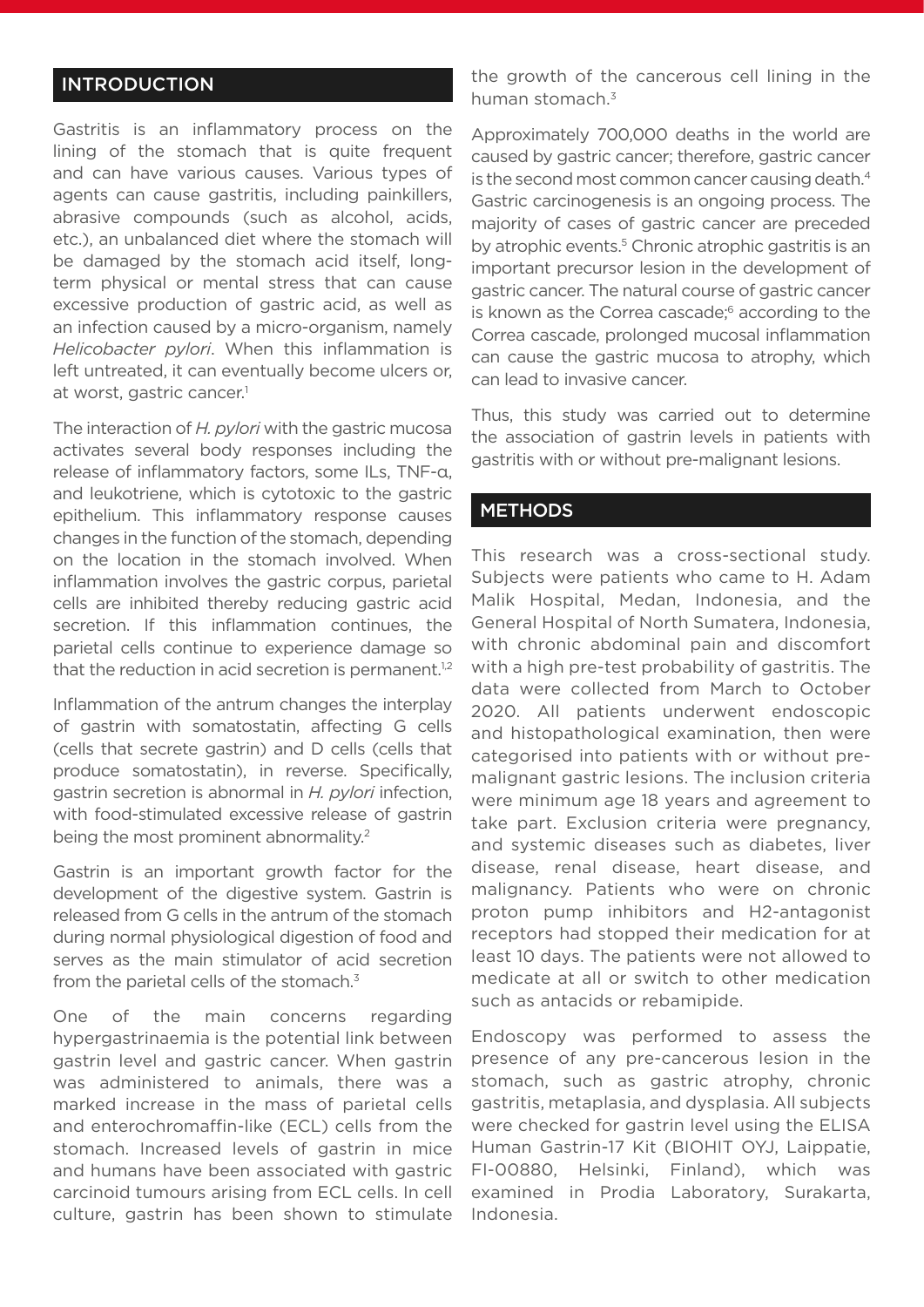Data analysis was performed in univariate and bivariate analysis (Mann–Whitney test) using SPSS® 22<sup>nd</sup> version (SPSS Inc., Chicago, Illinois, USA). A value of p<0.05 was considered statistically significant.

### RESULTS

### Characteristics of Clinical and Sociodemographic Subjects

A total of 40 patients were enrolled in this study (Table 1). There were 22 male (55%) and 18 female (45%) subjects of study. The mean age was 53 years, with ages ranging from 30 to 68 years.

Based on endoscopic examination, 20 subjects (50%) had positive pre-malignant lesions. The mean value of gastrin blood level was 15.4 (0.4–50.4) pmol/mL among all subjects.

## Difference in Gastrin Level in Patients With Gastritis With and Without Premalignant Lesions

Shapiro–Wilk normality test showed that the data in this study were not normally distributed (p<0.05). Table 2 shows the result of the Mann– Whitney statistical test. There was a significant difference between gastrin levels in patients with gastritis with and without pre-malignant lesions.

Because p<0.05 (p=0.01), the alternative hypothesis is accepted.

As seen in Table 3, the overall average level of gastrin in all subjects was 15.02 pmol/mL, with a minimum level of 0.4 pmol/mL and a maximum level of 50.4 pmol/mL. Gastrin levels in patients with gastritis with pre-malignant lesions showed a higher average (21.33 pmol/mL). The average gastrin level was 8.72 pmol/mL in patients with gastritis without pre-malignant lesions.

Table 1: Clinical and socio-demographic characteristics of research subjects.

| Variable                 | $N=40$     |  |  |  |  |
|--------------------------|------------|--|--|--|--|
| Sex                      |            |  |  |  |  |
| Male                     | 22 (55%)   |  |  |  |  |
| Female                   | 18 (45%)   |  |  |  |  |
| Age (years)              | 53 (30-68) |  |  |  |  |
| Age group (years)        |            |  |  |  |  |
| $30 - 39$                | 5(12.5%)   |  |  |  |  |
| $40 - 49$                | 3(7.5%)    |  |  |  |  |
| $50 - 59$                | 21 (52.5%) |  |  |  |  |
| >60                      | 11 (27.5%) |  |  |  |  |
| Ethnicity                |            |  |  |  |  |
| Bataknese                | 20 (50%)   |  |  |  |  |
| Javanese                 | 16 (40%)   |  |  |  |  |
| Acehnese                 | 2(5%)      |  |  |  |  |
| <b>Nias</b>              | 2(5%)      |  |  |  |  |
| Pre-malignant lesions    |            |  |  |  |  |
| Positive                 | 20 (50%)   |  |  |  |  |
| Negative                 | 20 (50%)   |  |  |  |  |
| Gastrin levels (pmol/mL) |            |  |  |  |  |
| Mean                     | 15.02      |  |  |  |  |
| Minimum                  | 0.4        |  |  |  |  |
| Maximum                  | 50.4       |  |  |  |  |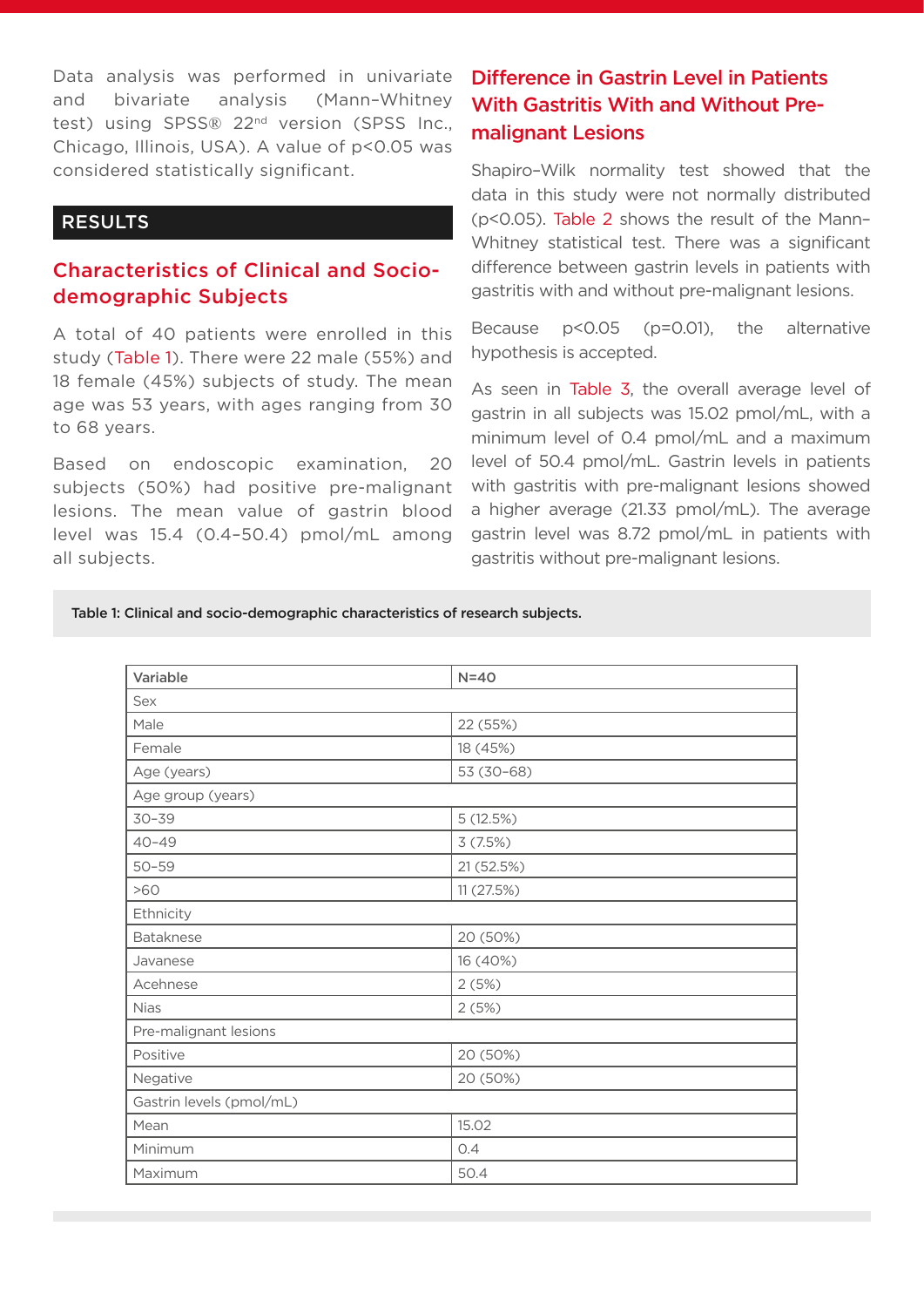#### Table 2: Mann–Whitney test.

| l Pre-cancer lesion | Gastrin-17 (mean ranks) |      |
|---------------------|-------------------------|------|
| l Positive          | 126.45                  | 0.01 |
| Negative            | 14.55                   | N/A  |

### **DISCUSSION**

Gastrin is a peptide hormone primarily responsible for enhancing gastric mucosal growth, its motility, and the secretion of hydrochloric acid into the stomach, and is produced by G cells. Both the antrum and duodenum have G cells (G-17 and G-34) that function to produce gastrin. Its secretion into the systemic circulation allows delivery of gastrin to parietal cells and ECL cells in the gastric fundus and cardiac. Gastrin then stimulates the proliferation of gastric mucosal endocrine cells such as parietal cells.<sup>7,8</sup>

A total of 40 patients with gastritis were enrolled in this study. Twenty-two were male, with the highest gastritis rate in the age group 50–59 years, but there was no statistical significance. The average serum gastrin level in this study was 15.02 pmol/mL. Histopathological examination showed 20 subjects with a premalignant lesion, with minimum gastrin level in this group of 3.0 pmol/mL. Other research by Wang and Chen<sup>9</sup> also found a similarly high level of gastrin was associated with pre-cancerous lesions and gastric cancer in Asian populations. Their study stated that the prevalence of atrophic gastritis tended to increase from benign to malignant lesions. Lesions such as atrophy might decrease acid secretion, while gastrin would increase through the acid feedback adjustment. In addition, the use of a proton pump inhibitor could also inhibit acid secretion leading to the elevated levels of gastrin.9

Based on this statistical study, the authors found a significant difference between gastrin levels on the incidence of gastritis with and without premalignant lesions. In the present study, gastrin level tended to be higher in subjects with premalignant lesions; other studies showed some similar and some varied findings (Table 4). A study by Shafaghi et al.<sup>10</sup> showed a significant difference in gastrin blood level in patients with atrophy or metaplasia compared to patients without (p<0.05). The study also showed that gastrin had fair sensitivity (59%) and specificity (61%) in diagnosing pre-malignant gastric lesions.10

Another study by Murphy et al.<sup>11</sup> showed that study subjects with elevated gastrin levels had an increased risk of gastric non-cardia adenocarcinomas (odds ratio: 1.92; 95% confidence interval:  $1.21$ ,  $3.05$ ).<sup>11</sup> A study by Soumyodhriti et al.<sup>12</sup> showed that serum gastrin was found to be elevated in all 30 patients who were planned to undergo gastric resection. This study also concluded that serum gastrin serves as a marker for diagnosis of gastric cancer but

Table 3: Gastrin level differences in patients with gastritis (pmol/mL).

|                              | N    | Mean  | Median | <b>SD</b> | Min-max      |
|------------------------------|------|-------|--------|-----------|--------------|
| Whole study population       | 40   | 15.02 | 10.5   | 15.22     | $0.4 - 50.4$ |
| With pre-malignant lesion    | 20   | 21.33 | 18.1   | 15.75     | $3.0 - 48.3$ |
| Without pre-malignant lesion | l 20 | 8.72  | ۷.,    | 11.99     | $0.4 - 50.4$ |

Max: maximum; min: minimum; SD: standard deviation.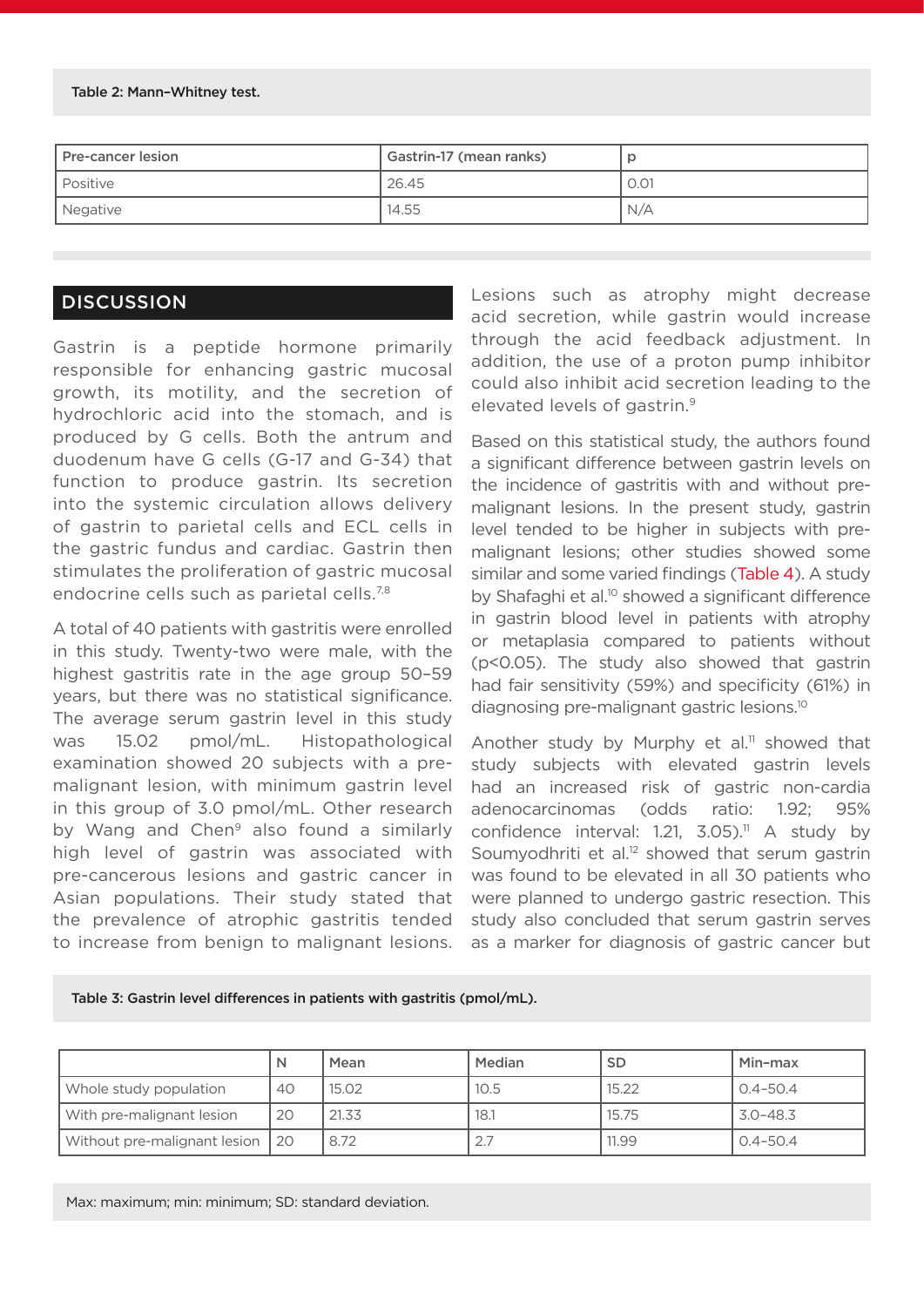|                                              | Gastrin level (pmol/mL) |                |                   |  |  |  |  |
|----------------------------------------------|-------------------------|----------------|-------------------|--|--|--|--|
| Present study                                |                         |                |                   |  |  |  |  |
|                                              | Pre-malignant lesions   |                | Malignant lesions |  |  |  |  |
| Mean (based on group)                        | 8.72                    |                | 21.33             |  |  |  |  |
| Overall mean (min-max)                       | 15.02 (0.40-50.40)      |                |                   |  |  |  |  |
| p value                                      | 0.01                    |                |                   |  |  |  |  |
| Shafaghi et al., <sup>10</sup> 2013          |                         |                |                   |  |  |  |  |
|                                              | Atrophic gastritis      | Metaplasia     | Dysplasia         |  |  |  |  |
| Mean (SD)                                    | 6.31(10.73)             | 5.96 (9.58)    | 5.96 (6.76)       |  |  |  |  |
| p value                                      | < 0.001                 | 0.005          | 0.050             |  |  |  |  |
| Murphy et al., <sup>11</sup> 2017            |                         |                |                   |  |  |  |  |
|                                              | Control                 | <b>GNCA</b>    |                   |  |  |  |  |
| Median                                       | 13.9                    | 17.0           |                   |  |  |  |  |
| Nejadi-Kelarijani et al., <sup>13</sup> 2014 |                         |                |                   |  |  |  |  |
|                                              | Non-atrophic            | Atrophic       | Gastric cancer    |  |  |  |  |
| Mean±SE                                      | $13.82 \pm 1.7$         | $8.32 \pm 1.6$ | $10.81 \pm 2.8$   |  |  |  |  |
| p value                                      | 0.34                    |                |                   |  |  |  |  |

GNCA: gastric non-cardia adenocarcinomas; max: maximum; min: minimum; SD: standard deviation; SE: standard error.

was not necessarily associated with an advanced stage of disease.<sup>12</sup>

Contradicting the previous studies, a study by Nejadi-Kelarijani et al.<sup>13</sup> showed that gastrin-17 blood level was higher in non-atrophic gastritis (13.82±1.7 pmol/L) compared to atrophic gastritis (8.32±1.6 pmol/L) and gastric cancer (10.81±2.8 pmol/L), although this result was insignificant  $(p=0.34).$ <sup>13</sup> Overall, shreds of evidence imply gastrin levels are higher in pre-malignant gastric lesions. The study by Handayani and Krisnuhoni<sup>14</sup> showed that atrophy of the gastric body is a condition marked by the existence of atrophy of the oxyntic mucosa, which leads to hyposecretion of gastric acid, sending negative feedback to increase gastrin levels, which also increases the risk for neoplasm in the stomach.<sup>14</sup>

A study by Song et al.15 showed that one in 256 patients with normal mucosa, one in 85 patients with gastritis, one in 50 patients with atrophic gastritis, one in 39 patients with intestinal metaplasia, and one in 19 patients with dysplasia, will develop gastric cancer within 20 years;

in Cox regression analyses, hazard ratios also incrementally increased with successive cascade stage, from 1.8 for minor mucosal change to 10.9 for dysplasia.15

A study by Yanaoka et al.<sup>5</sup> showed that among 5,209 participants who were followed up to 10 years, 63 cases of cancer developed in the cohort, representing an incidence rate of 125 per 100,000 person-years. The cancer incidence rate was 276 per 100,000 person-years for the atrophypositive group and 70 per 100,000 person-years for the atrophy-negative group.<sup>5</sup> These findings implicate the importance of managing patients with gastritis, as there are still possibilities for benign gastritis to evolve into malignant lesions.

According to a guideline released by the European Society of Gastrointestinal Endoscopy (ESGE), all patients with atrophic gastritis with or without dysplasia should undergo screening for malignancy and *H. pylori* eradication management. Patients without dysplasia should be followed-up and re-evaluated every 3 years. Patients with low-grade dysplasia can be